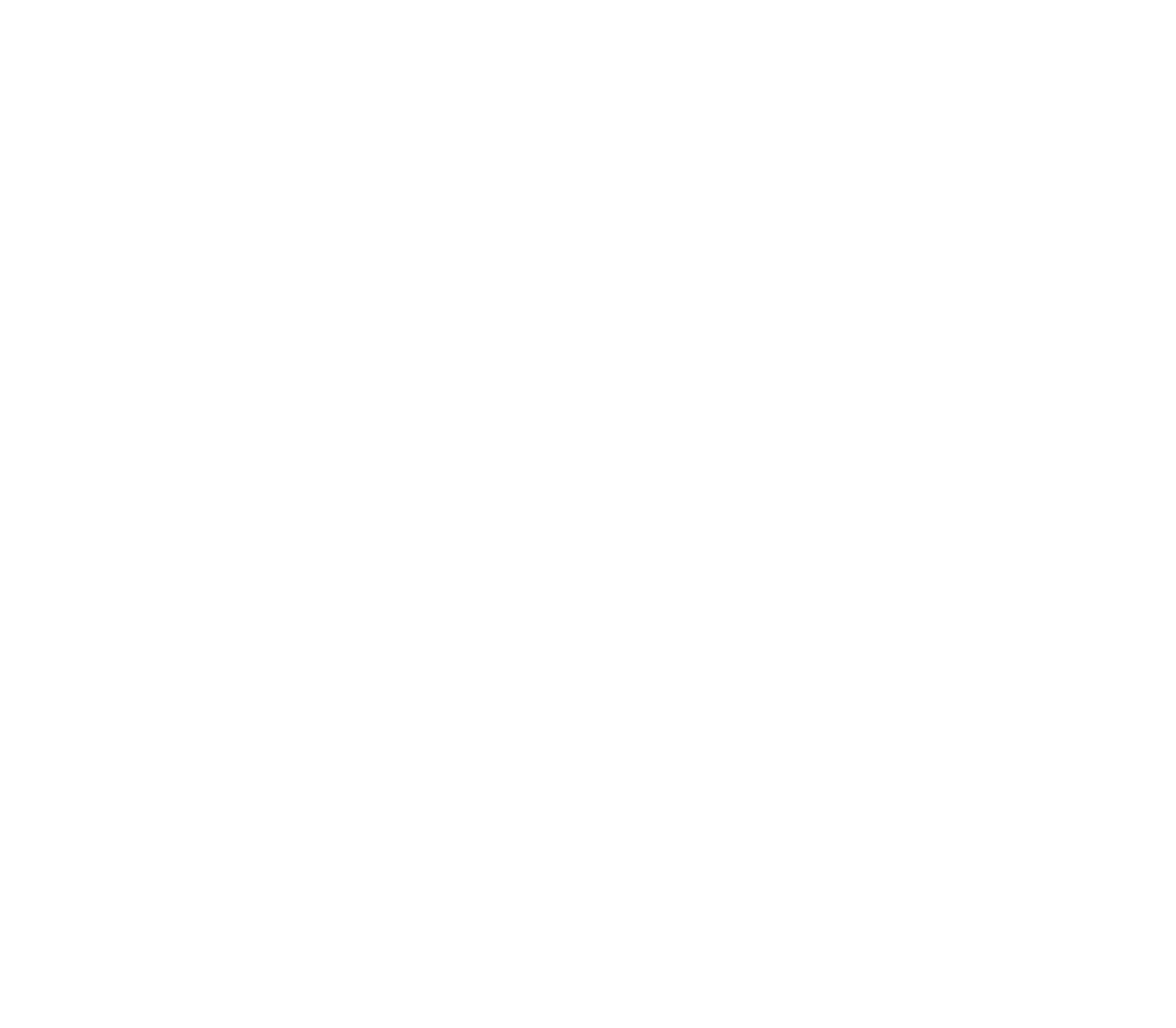| COGNAC                                                                    | 50ml  |  |
|---------------------------------------------------------------------------|-------|--|
| Rémy Martin VSOP                                                          | £18   |  |
| Hine Antique                                                              | £39   |  |
| Rémy Martin XO                                                            | £39   |  |
| Hennessy XO                                                               | £39   |  |
| Hennessy Paradis Imperial                                                 | £260  |  |
| Louis XIII de Rémy Martin                                                 | £300  |  |
|                                                                           |       |  |
| ARMAGNAC                                                                  | 50ml  |  |
| 1986, Laberdolive, Bas Armagnac, Domaine de Jaurrey                       | £32   |  |
| 1985, Domaine Boingnères, Bas Armagnac, Cépages Nobles                    | £45   |  |
| 1985, Castarède, Bas Armagnac, Lavardac                                   | £16   |  |
|                                                                           |       |  |
| CALVADOS                                                                  | 50ml  |  |
| Dupont, Hors d'Age, Pays d'Auge                                           | £20   |  |
| Camut, Pays d'Auge, 12 yrs                                                | £29   |  |
| Groult, Doyen d'Âge, Pays d'Auge                                          | £36   |  |
|                                                                           |       |  |
| EAUX DE VIE                                                               | 50ml  |  |
| La Vieille Prune de Souillac                                              | £15   |  |
| Grappa di Poli Amorosa di Settembre, Vespaiolo                            | E21   |  |
|                                                                           |       |  |
| <b>SOFT DRINKS</b>                                                        | 200ml |  |
| Coca-Cola, Diet Coke                                                      | £6    |  |
| Schweppes Tonic, Slimline Tonic, Lemonade, Soda Water, Bitter Lemon       |       |  |
| <b>LONDON ESSENCE</b>                                                     |       |  |
| Ginger Ale, Ginger Beer, Tonic Water, Pomelo and Pink Pepper Tonic Water, |       |  |
| White Peach and Jasmine Tonic Water, Grapefruit and Rosemary              |       |  |
|                                                                           |       |  |
| <b>JUICES</b>                                                             | 200ml |  |
| Orange, Grapefruit, Apple, Pineapple, Cranberry, Passion Fruit            | E10   |  |

| CHAMPAGNE & SPARKLING WINE BY THE GLASS                                                                                   | 125ml | 375ml<br>/Carafe | 750ml |
|---------------------------------------------------------------------------------------------------------------------------|-------|------------------|-------|
| NV, Veuve Clicquot, Brut, Reims                                                                                           | £23   |                  | E110  |
| NV, Veuve Clicquot Rosé, Brut, Reims                                                                                      | £27   | $\equiv$         | £160  |
| NV, Pascal Doquet, Horizon, Blanc de Blancs                                                                               | £30   |                  | £175  |
| 2012, Dom Pérignon, Brut, Hautvillers                                                                                     | £75   |                  | £450  |
| NV, Hambledon, Classic Cuvée, Hampshire, England                                                                          | £20   |                  | £105  |
| NV, Henners Rosé, Brut, East Sussex                                                                                       | £24   |                  | £120  |
|                                                                                                                           |       |                  |       |
| <b>COCKTAILS</b>                                                                                                          |       |                  |       |
|                                                                                                                           |       |                  |       |
| <b>TIMELESS</b>                                                                                                           |       |                  | £22   |
| Gentleman Tom<br>The Dorchester's Old Tom gin, Punt e Mes, Chinotto, Maraschino, grapefruit peel                          |       |                  |       |
| <b>Tiddly Wink</b><br>Orange and geranium gin, Sipsmith sloe gin, rhubarb and rosemary syrup, Veuve Clicquot Yellow Label |       |                  |       |
| Citrus Garden<br>Beluga Transatlantic, Italicus, apple, lemon, rosemary                                                   |       |                  |       |
| Grill's fashioned<br>12 yrs Johnnie Walker Black Label infused with Karak tea, orange oleo-saccharum & cardamon bitter    |       |                  |       |
| SEASONAL                                                                                                                  |       |                  | E22   |
| Orchard Mist Pisco, apricot aperitif, lemon, smoke                                                                        |       |                  |       |
| Crystal Punch Flor de cana 7 yrs rum, banana, lemon almond, aromatic bitter                                               |       |                  |       |
| La vie en rose Gin, elderflower, Champagne syrup, lemon, rose water                                                       |       |                  |       |
| Sunset Light Jose Cuervo Blanco, Aperol, lime juice, pineapple syrup, tabasco                                             |       |                  |       |
| Unpealievable Pea infused Hendrick's gin, mint infused Martini Bianco, butterfly tea                                      |       |                  |       |
| Royal-Tea Earl Grey infused gin, Italicus, orange marmalade, lemon juice, triple sec, honey                               |       |                  |       |
|                                                                                                                           |       |                  |       |
| NON-ALCOHOLIC COCKTAILS                                                                                                   |       |                  | £ 14  |
| Effervescent Idol<br>Peach, pink grapefruit, first romance tea, Wild idol non-alcoholic sparkling wine                    |       |                  |       |
| <b>Fruitful Moment</b><br>Peach, raspberry, passion fruit, Schweppes bitter lemon                                         |       |                  |       |
| Virgin Tiddly Wink<br>Seedlip non-alcoholic spirit, rhubarb and rosemary syrup, London Essence tonic water                |       |                  |       |
|                                                                                                                           |       |                  |       |
| <b>BEER</b>                                                                                                               |       |                  | 330ml |
| Faber Lager                                                                                                               |       |                  | E10   |
| London Pale Ale, Meantime Brewery, Greenwich Peninsula, London                                                            |       |                  | E10   |
| Heineken Alcohol-Free, Netherlands                                                                                        |       |                  | £7    |